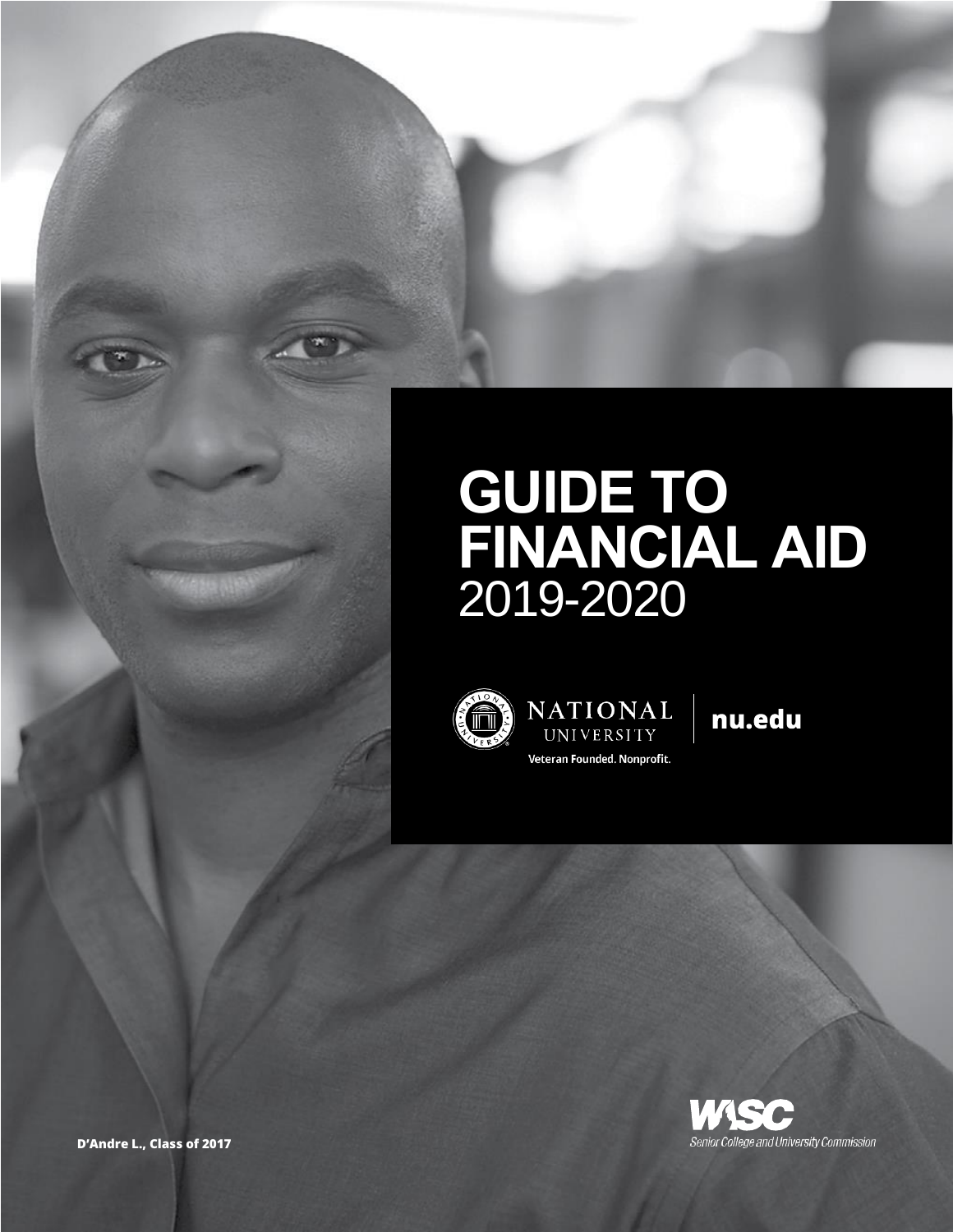## **PLANNING AHEAD**

Planning ahead and applying for financial aid programs can help you obtain an education that might otherwise be outside your financial reach.

Financial aid is available in the form of grants, loans, and scholarships. At National University, the purpose of financial aid is to bridge the gap between educational cost and a student's resources.

To help you begin the application process, a staff of professional finance advisors are ready to answer questions. For the convenience of our students, finance advisors are located at many of the University's campuses. Advisors will be happy to meet with you on a walk-in basis or appointments may be scheduled.

This guide has been designed to help you understand any current changes and to help you identify which aid programs you may be eligible to receive. Topics discussed include: how to apply, financial aid qualifications, program descriptions (federal, state, and institutional), important dates, and how the student's contribution is determined. However, due to federal regulations, which govern the student financial aid programs, policy changes occur each year. Therefore, even continuing students should review this guide.

## FINANCIAL AID OFFICE

9980 Carroll Canyon Rd. San Diego, CA 92131-1136 (858) 642-8500

nu.edu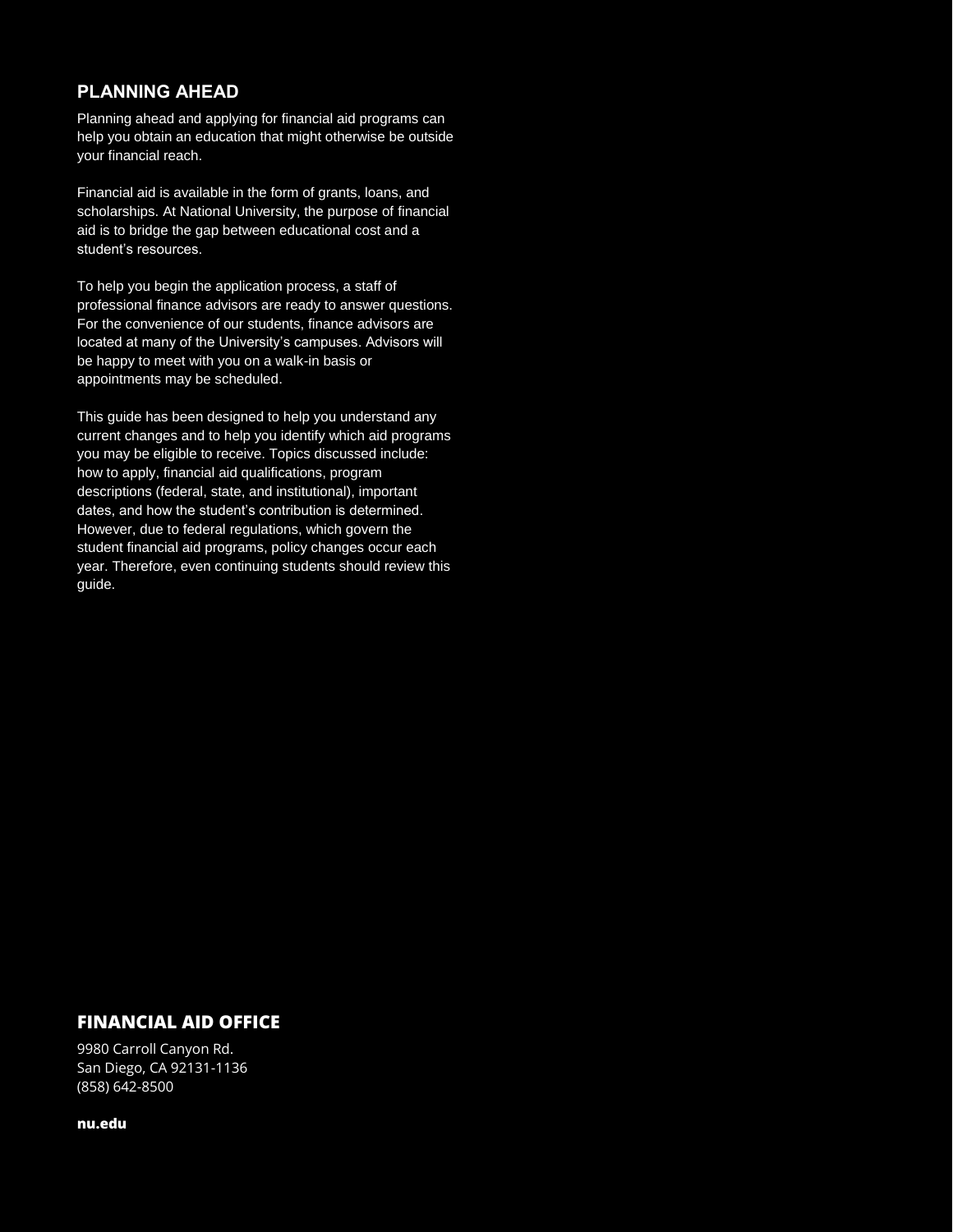## **TABLE OF CONTENTS**

| <b>Important Dates</b>                     | 2         |
|--------------------------------------------|-----------|
| <b>Financial Aid Calendar</b>              | 3         |
| Steps to Follow to Apply for Financial Aid | $5-6$     |
| General Information                        | 7         |
| <b>Federal Eligibility Requirements</b>    | 7         |
| <b>Dependency Status</b>                   | 8         |
| Cost of Attendance Add-On                  | 8         |
| <b>Tuition and Fees</b>                    | 8         |
| <b>Verification Process</b>                | 8         |
| <b>Student Budgets</b>                     | 9         |
| <b>Course Scheduling</b>                   | 9         |
| <b>Enrollment Status</b>                   | 9         |
| Satisfactory Academic Progress             | $10 - 11$ |
| Additional Information                     | 12        |
| <b>Financial Aid Programs</b>              | $13 - 15$ |
| Scholarships                               | 16        |
| <b>Additional Resources</b>                | 16        |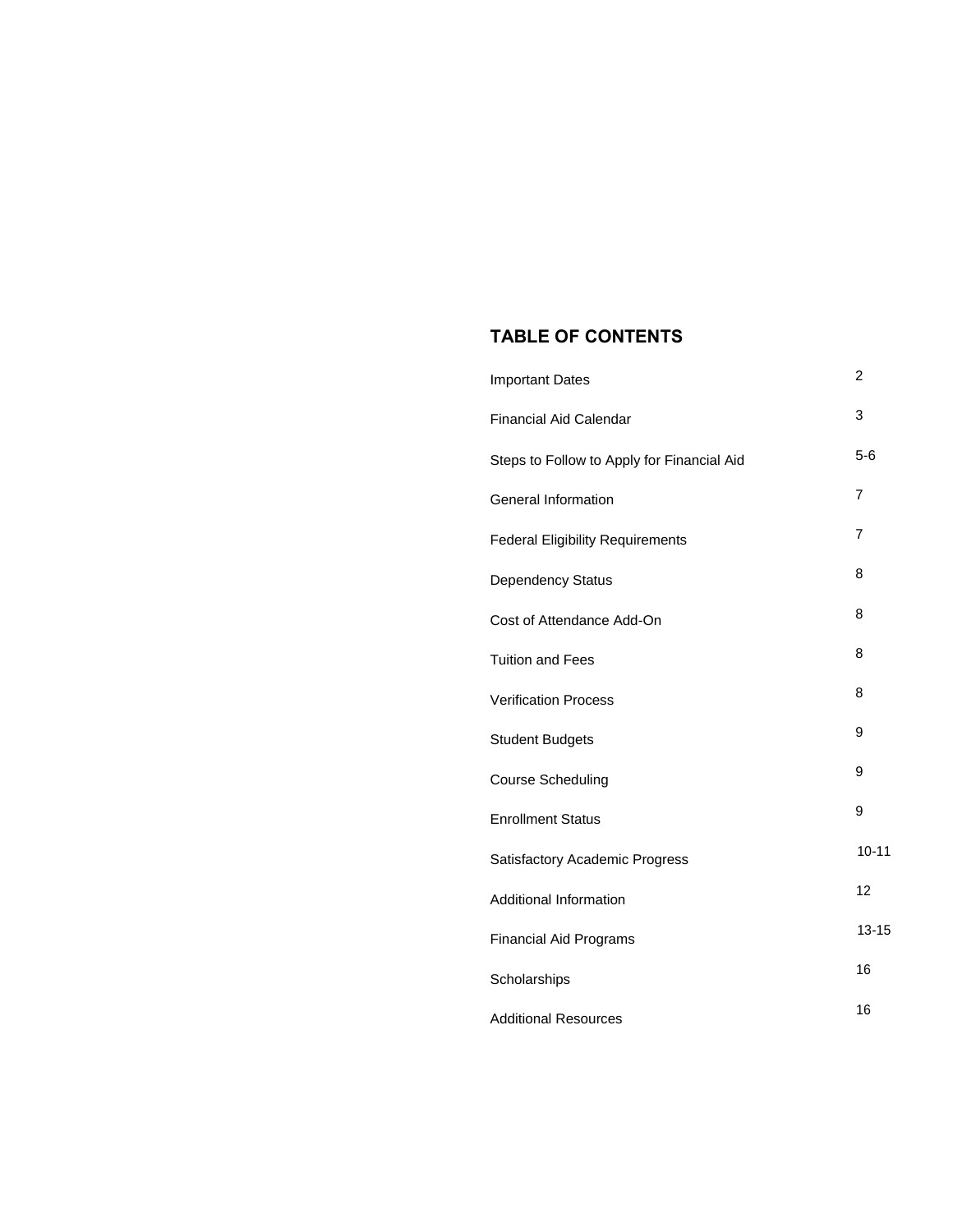#### **IMPORTANT DATES**

| <b>Aid Type</b>                                | <b>Application Deadline</b>            | <b>Processing Deadline</b> | <b>Comments</b>                                                                                                                                                                                                                                                                                                                                 |
|------------------------------------------------|----------------------------------------|----------------------------|-------------------------------------------------------------------------------------------------------------------------------------------------------------------------------------------------------------------------------------------------------------------------------------------------------------------------------------------------|
| <b>Federal Pell Grant</b>                      | June 30, 2020                          | June 30, 2020              | Students who need to make<br>corrections to their Student Aid<br>Report (SAR) must submit the report<br>to the Financial Aid Office by June<br>30, 2020.                                                                                                                                                                                        |
| <b>Federal Campus-Based</b><br>Aid (SEOG, FWS) | Priority filing date:<br>March 2, 2019 | June 30, 2020              | Funds for these programs are<br>subject to availability after the<br>student's file is complete<br>(processed).                                                                                                                                                                                                                                 |
| <b>State Aid (Cal Grant)</b>                   | March 2, 2019                          | June 30, 2020              | State aid recipients must respond to<br>requests for information within the<br>time frame given by the California<br>Student Aid Commission (CSAC),<br>and new Cal Grant applicants must<br>complete the GPA Verification Form<br>for academic year 2019-2020 by the<br>March 2 deadline. These programs<br>are administered by the Commission. |
| William D. Ford (WDF), PLUS                    | Maintain a yearly<br>FAFSA on file     | See comments               | Generally, students are eligible for<br>additional loans after they<br>successfully complete all units in the<br>prior loan period. In addition, 32<br>weeks of in-class instruction must be<br>completed from the start date of their<br>prior loan period.                                                                                    |

TO HELP YOU BEGIN THE APPLICATION PROCESS, A STAFF OF PROFESSIONAL FINANCE ADVISORS ARE READY TO ANSWER QUESTIONS. FOR THE CONVENIENCE OF OUR STUDENTS, FINANCE ADVISORS ARE LOCATED AT MANY OF THE UNIVERSITY'S CAMPUSES. ADVISORS WILL BE AVAILABLE TO MEET WITH YOU ON A WALK-IN BASIS OR APPOINTMENTS MAY BE SCHEDULED.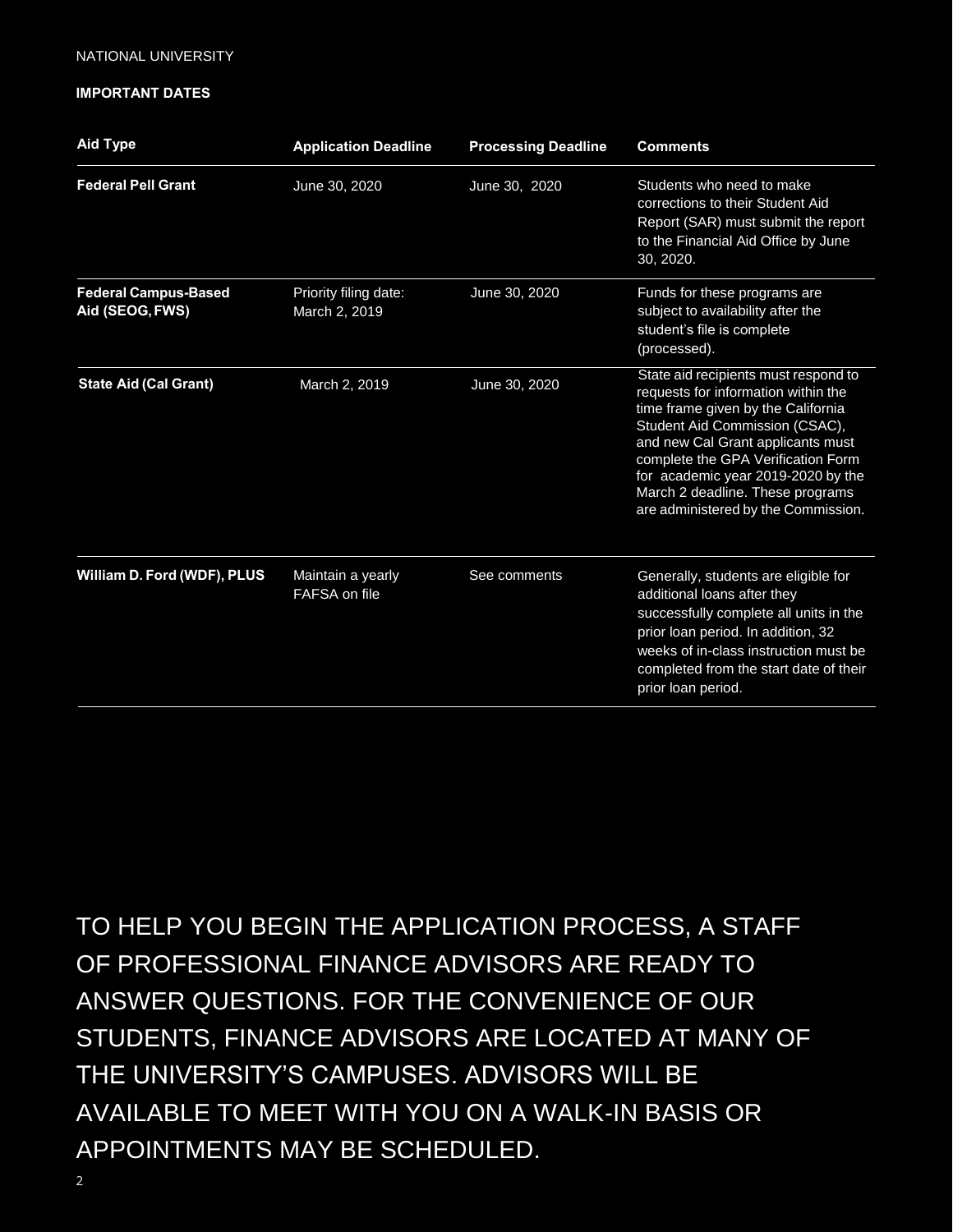## **FINANCIAL AID CALENDAR**

Calendar of deadlines and critical dates for students applying for financial aid at National University.

| 2019-2020                               | 2020-2021        |                                                                                                                                                                                                                                                                                                                                                                                                                                   |
|-----------------------------------------|------------------|-----------------------------------------------------------------------------------------------------------------------------------------------------------------------------------------------------------------------------------------------------------------------------------------------------------------------------------------------------------------------------------------------------------------------------------|
| October 1, 2019                         | October 1, 2020  | To apply for financial aid, a students must file a new Free<br>Application for Federal Student Aid (FAFSA) annually.                                                                                                                                                                                                                                                                                                              |
| March 2, 2019                           | March 2, 2020    | Deadline for new Cal Grant A and B applications.                                                                                                                                                                                                                                                                                                                                                                                  |
|                                         |                  | Financial aid priority filing date for the Federal Supplemental<br>Educational Opportunity Grant (FSEOG) and Federal Work Study.                                                                                                                                                                                                                                                                                                  |
|                                         |                  | Note: Awards will be processed after this date pending available<br>funds                                                                                                                                                                                                                                                                                                                                                         |
| April 2019                              | April 2020       | National University begins processing student awards.<br>Verification documents will be available on the student portal.                                                                                                                                                                                                                                                                                                          |
| June 2019                               | <b>June 2020</b> | Announcement of Cal Grant A and B awards by the California<br>Student Aid Commission (CSAC).                                                                                                                                                                                                                                                                                                                                      |
| <b>July 2019</b>                        | <b>July 2020</b> | Funding period for Federal Grants and campus-based programs<br>(FSEOG, FWS) begins.                                                                                                                                                                                                                                                                                                                                               |
| October 2019                            | October 2020     | Funding period begins for the Cal Grant programs.                                                                                                                                                                                                                                                                                                                                                                                 |
| June 30, 2020                           | June 30, 2021    | Federal grant deadline and last day to file the FAFSA.                                                                                                                                                                                                                                                                                                                                                                            |
| June 30, 2020                           | June 30, 2021    | Financial Aid verification/processing deadline. Students must<br>submit all requested forms by this date in order to receive<br>financial aid for the award year.                                                                                                                                                                                                                                                                 |
| Completion of a student's academic year |                  | Students apply for and are awarded aid during different times of<br>the year. Each student's academic year will vary. Student aid will<br>be based on individual academic programs. In addition, 32 weeks<br>of in-class instruction (eight months) must be completed. Loans<br>at the end of the academic program will be calculated and<br>awarded as a prorated loan based on the remaining units and<br>weeks of instruction. |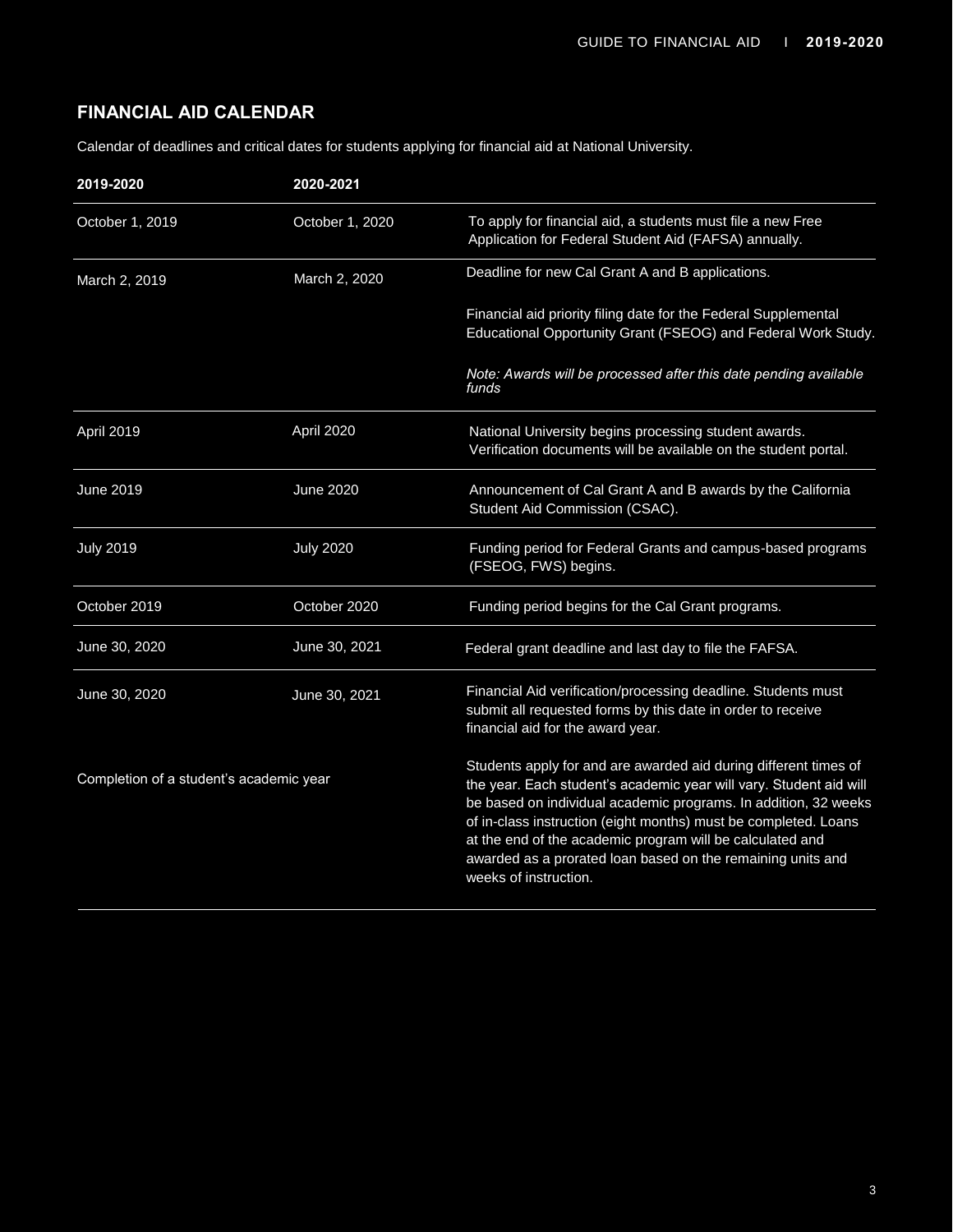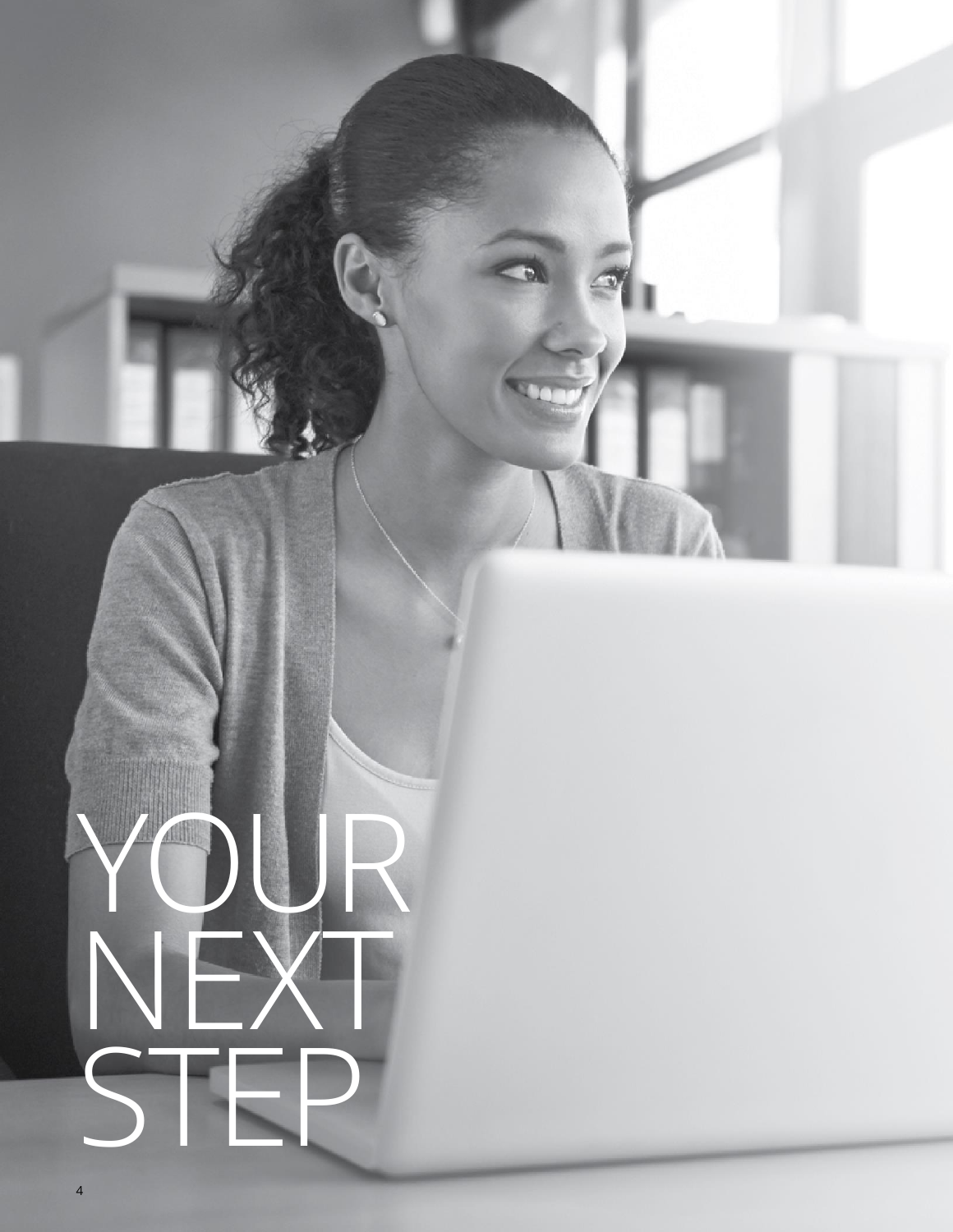## **STEPS TO FOLLOW TO APPLY FOR FINANCIAL AID**

The process of "need analysis" is required to determine which financial aid program(s) will assist you in meeting your educational goals. To determine the award package, 2017 income (taxed and untaxed) and for some students, current assets (excluding home equity) will be analyzed. To expedite this process, please follow the steps below.

#### **Step 1 — Application**

#### **Free Application for Federal Student Aid (FAFSA)**

- Complete the FAFSA at **https://studentaid.ed.gov/sa/fafsa** using your FSA ID and password. If you are a dependent student, at least one parent is required to sign the FAFSA.
- Enter the Title IV code: **011460**, National University, 11355 North Torrey Pines Rd., La Jolla, CA 92037-1013. Remember to also list your housing code.
- Sign the FAFSA online using your FSA password, or mail in your signature page within 14 days, so your application may be processed.
- Application deadlines: The federal processor must receive the FAFSA by June 30, 2020 for the 2019-2020 school year.

If you need further assistance in completing your application, contact the Financial Aid Office at the campus you attend. An appointment may be required.

#### **Step 2 — What You Should Expect**

#### **After filing the FAFSA, you will receive the following responses:**

#### **Federal Student Aid Center**

**Student Aid Report (SAR) —** A copy of your Student Aid Report (SAR) is available for download upon completion of the FAFSA. Please review the report for accuracy and make corrections as necessary. Please retain a copy of your SAR for your records.

*Note: If you do not enter National University's school code, it will be necessary for you to make that correction.* 

**The University Financial Aid Office** 

• **Welcome Notice —** You will receive an email from the Financial Aid Office acknowledging the receipt of your financial aid application (FAFSA).

 **Verification Process —** The Federal Government requires a percentage of financial aid applicants to complete a process called "Verification." This is a process used by the U.S. Department of Education to check the accuracy of information you reported on the FAFSA. If selected for verification, you will receive notification with your confirmation email.

**2017 Federal Income Tax Return —** You may qualify to import your 2017 tax information directly from the IRS through the IRS Data Retrieval Process on your 2019-2020 FAFSA at **https://studentaid.ed.gov/sa/fafsa** 

**Non-Filing Certification —** If you (or your spouse) are not required to file a Federal Income Tax Return (according to the IRS filing requirements) you must complete a Non-Filing Certification for the University.

**IRS Tax Return Transcript —** Tax filers can obtain a 2017 transcript free of charge directly from the IRS in one of two ways:

**IRS [1040 Tax Retu](http://www.irs.gov/)rn-** Tax filers can submit a signed copy of the 2017 1040 tax return.

- **Online Request —** May also be available as a PDF on the IRS website at **www.irs.gov**
- **Telephone Request —** (800) 908-9946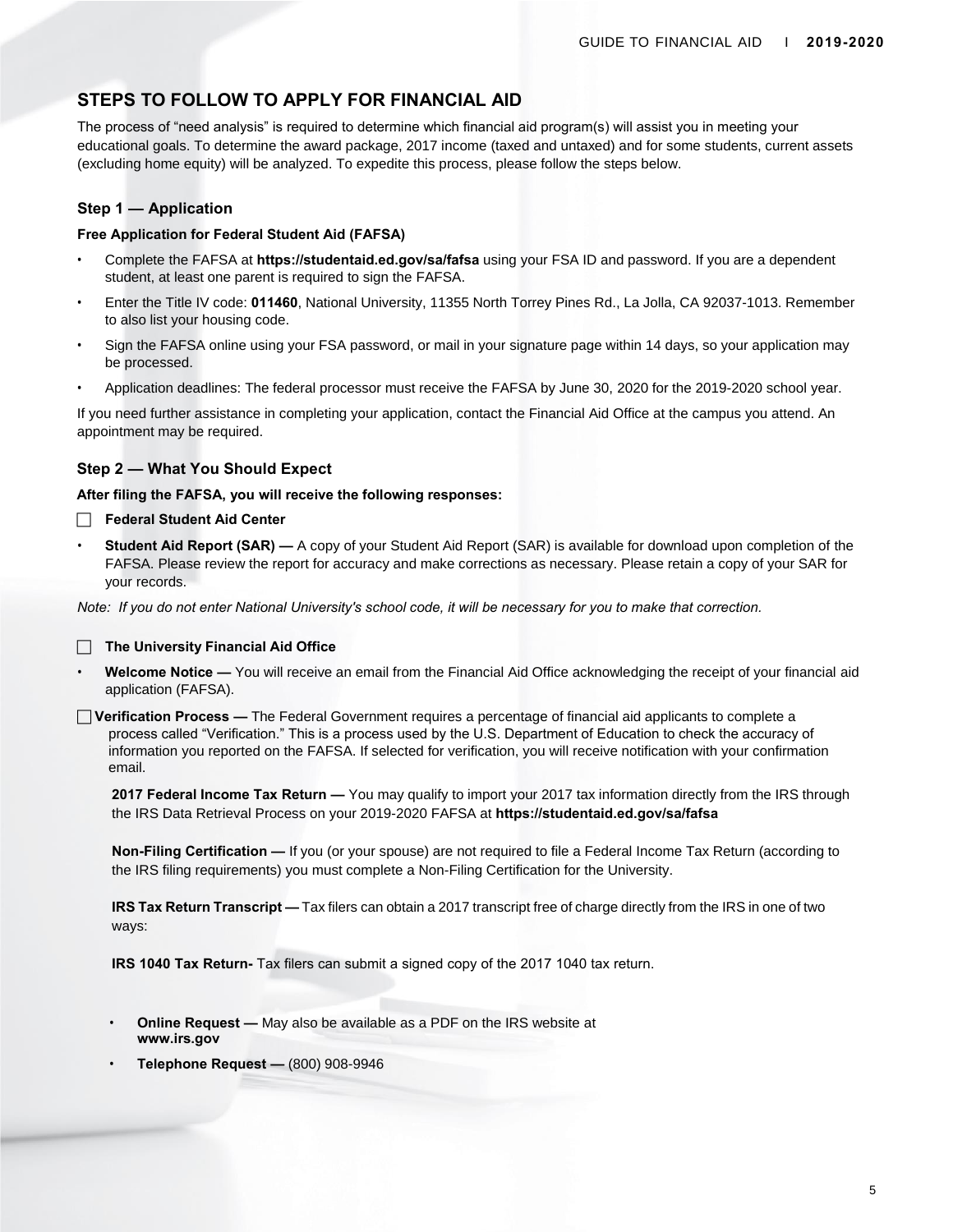**Student Loan Entrance Counseling —** If you are a first-time WDF, Grad PLUS, and/or Parent PLUS student loan borrower at the University, you will be required to complete Student Loan Entrance Counseling online at **[www.studentloans.gov](http://www.studentloans.gov/)**. The purpose of the entrance counseling is to give you an opportunity to review the disbursement policies, your borrowing limits, and to help you understand your repayment responsibilities as a student borrower. The Financial Aid Office will receive notification that you completed your entrance counseling electronically from the U.S. Department of Education.

 **Master Promissory Note (MPN) —** If you are a first-time William D. Ford (WDF) or Grad PLUS student loan borrower at the University, you will be required to complete an MPN at **[www.studentloans.gov](http://www.studentloans.gov/)**. The MPN is required before you receive your first disbursement of your subsidized, unsubsidized, and/or PLUS loan(s). An individual MPN is required for WDF and/or PLUS loans. The MPN is a legal document in which you promise to repay your loan(s) and any accrued interest and fees to the U.S. Department of Education. It also explains the terms and conditions of your loan(s); for instance, it will include information on how interest is calculated and what deferment and cancellation provisions are available to you. The Financial Aid Office will receive an electronic notification that you completed your MPN.

*Note: We strongly encourage you to consider the total amount of funds you borrow during your college career.* 

 **California Student Aid Commission —** Students selected for Cal Grant A or B will receive notification from the Commission. New awards for Cal Grants A and B will be announced during the months of May through June 2019. Funding for these programs will begin October 2019.

#### **Step 3 — Financial Aid Process**

#### **Academic Program Evaluation**

Program evaluation is the official determination that you are eligible to be enrolled in the degree program you selected. This process will be completed once all your official academic transcripts and individual program requirements are received in the Registrar's Office. A notice of evaluation will be sent to you from the Registrar's Office after this process is complete.

*Note: Financial aid applications will be processed after the evaluation process. Students enrolled under conditional status are not eligible for financial aid until officially accepted into their program. Tuition is due in full prior to the start of each course.* 

#### **Eligibility for Financial Aid is Determined**

Applications/documents submitted to the Financial Aid Office will be reviewed for accuracy and completeness, and your enrollment will be verified. A financial aid counselor will calculate your aid package based on a Student Aid Report (SAR) prepared by the Federal Student Aid Center.

#### **Federal Grant and Campus-Based Applicants**

If you are eligible to receive Federal/State grants, and/or Campus-Based aid, you will receive an electronic notification. Funds from these programs will disburse from 1 up to 12 payments. These funds will be applied to your NU student account after the Add/Drop deadline.

#### **Student Loan Applicants (WDF and/or PLUS)**

If you are eligible for a loan, the Financial Aid Office will certify your loans and transmit the award to the WDF Federal Direct Loan Program. Upon transmittal of your request, a notice will be sent to you explaining your award package (type of loan and amount). At that time you will have the opportunity to accept or deny all or part of your loans via the student portal. Once the U.S. Department of Education (ED) approves the request, you will be notified via email that your funds have disbursed.

#### **Additional Loans**

You may accept additional loans (WDF, PLUS) upon satisfactory completion of 36 units and 32 weeks of instruction (excluding failed/incomplete grades and units earned from accelerated studies or repeated coursework).

#### **Disbursements**

Students must be in current attendance (in class) to receive disbursements, which will be authorized and disbursed after the Drop/Add deadline (Ninth night of class).

*Note: The disbursement dates on the student portal are estimates and maybe be adjusted due to schedule changes and unit completion.*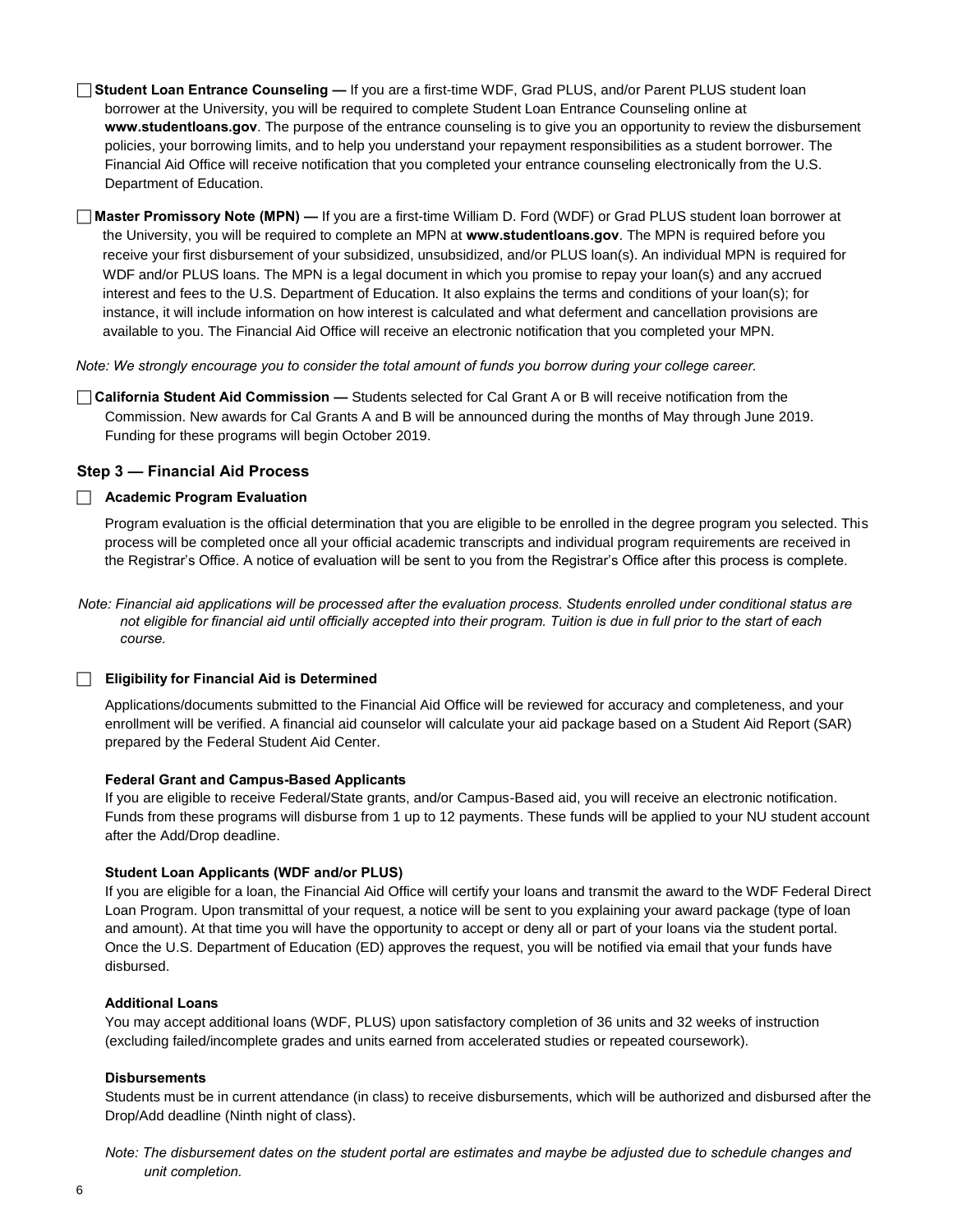## **GENERAL INFORMATION**

Students that are in the process of applying for financial aid are eligible under the tuition postponement agreement to defer tuition payments until financial aid is awarded. (For terms of this policy please refer to your signed tuition postponement agreement.)

If you are scheduled to complete your program during a school year, you must submit all required documents to our office 90 days prior to your last date of attendance. Financial aid awards will be processed only for those students (first time or returning) who are currently enrolled at the University.

Eligibility for financial aid is based on your academic program, units, and weeks of instruction at the time of application. If your schedule changes after the award is processed, your financial aid will be subject to delays and/or cancellation. Please speak to your NU finance advisor prior to making a schedule or program change.

*Student refunds will be issued within 10 business days of disbursement to the student account. Students must be in current attendance at the time of disbursement to qualify for the payment. In the event of schedule changes, funds will be rescheduled for the next available term of attendance.* 

## **FEDERAL ELIGIBILITY REQUIREMENTS**

In order to qualify for student financial assistance, students must meet all federal eligibility requirements.

#### **The student must:**

- $\Box$  Have a high school diploma or recognized equivalent of a high school diploma
- Be a U.S. citizen or an eligible non-citizen.
- Be enrolled in an eligible program and evaluated by the Registrar Office (excludes non-degree studies, programs with less than 36 quarter units and 32 weeks of instruction, and Extended Learning programs).
- Demonstrate financial need as determined by the need analysis process, when required by program regulations.
- Have a valid Social Security Number.
- Maintain Satisfactory Academic Progress, as defined by the Financial Aid Office.
- $\Box$  Not owe an overpayment on any Title IV educational grant or be in default on a Title IV educational loan unless satisfactory payment arrangements are made to repay or otherwise resolve the overpayment or default. Financial aid is not retroactive for courses taken prior to resolution of a default or overpayment.
- $\Box$  Sign a statement of Educational Purpose stating the student will use the federal student aid funds only for expenses relating solely to attendance at the University.
- $\Box$  Register with Selective Service, if required to do so.
- Complete the verification process if selected by ED.
- *Note: A student's eligibility for any of the federal programs may be suspended or terminated by a court as part of a conviction for possessing or distributing drugs.*
- *Tip: Speak with your NU finance advisor before making program or schedule changes as it may delay or cancel your student aid.*

## **IF YOU ARE SCHEDULED TO COMPLETE YOUR PROGRAM DURING A SCHOOL YEAR, YOU MUST SUBMIT ALL REQUIRED DOCUMENTS TO OUR OFFICE 90 DAYS PRIOR TO YOUR LAST DATE OF ATTENDANCE.**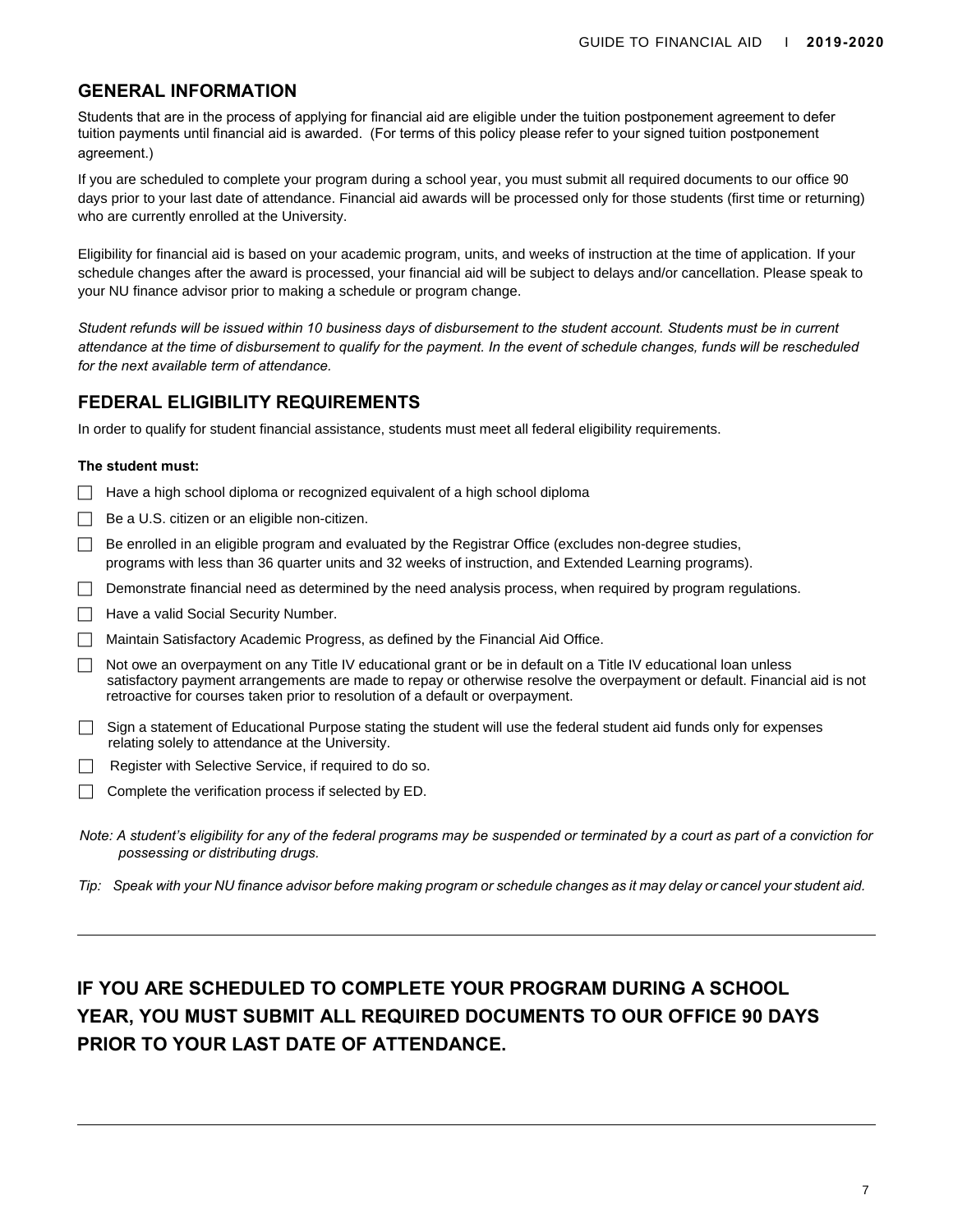## **DEPENDENCY STATUS**

**An important step in establishing financial aid eligibility is determining whether a student can apply as a selfsupporting student (independent student). Students who meet one of the conditions below will be considered independent:** 

- Students who were born before January 1, 1996.
- Students who are veterans of the U.S. Armed Forces.
- Students who are active duty military for purposes other than training.
- Students who are orphaned or who were wards of the court since age 13.
- Students who were an emancipated minor as determined by a court.
- Students who have legal dependents other than a spouse.
- Students who are in a master's or doctorate program. (This does not include students enrolled in a credential program.)
- Students who are married.

Students who do not qualify as independent students must provide parental information on the FAFSA application or they will be ineligible for aid. Students with special circumstances should contact their local Financial Aid Office.

## **COST OF ATTENDANCE ADD-ON:**

For information regarding the steps to apply for a cost of attendance Add-On, please refer the the National University website. **[https://www.nu.edu/admissions/financial-aid-and-scholarships/](http://www.nu.edu/admissions/financial-aid-and-scholarships/)**

## **VERIFICATION PROCESS**

The U.S. Department of Education (ED) requires a percentage of financial aid applicants to complete a process called "Verification." This process is used to check the accuracy of information the student gave when applying for federal financial aid. The Financial Aid Office will notify students who are selected by ED to complete this process.

#### **Items Subject to Verification**

- Adjusted Gross Family Income (AGI)
- U.S. taxes paid
- Untaxed income/benefits
- Independent student status
- Financial support
- Family size
- Number of family members attending college
- High school completion

In order to verify the student's AGI, the student must file his/her 2017 Federal Income Tax Return and submit through the FAFSA on the Web using the IRS Data Retrieval Tool or request a Tax Transcript from the IRS.

## **COMPLETED PROCESS**

**When all required verification documents are reviewed, the student may receive one of the following:** 

- An email indicating eligible aid is processed and available for viewing/accepting via the Student Portal (grants and/or loans)
- Denial Letter with explanation

## **TUITION RATE\***

| Program Level       | Per 4.5 unit Course |
|---------------------|---------------------|
| Undergraduate       | \$1.665             |
| Graduate/Credential | \$1,989             |

\* The University reserves the right to modify tuition and fees at any time.

*Tips: Keep all financial aid records together. Be aware of your total student loan debt. You may access your loan information at https://nslds.ed.gov and at studentaid.ed.gov.*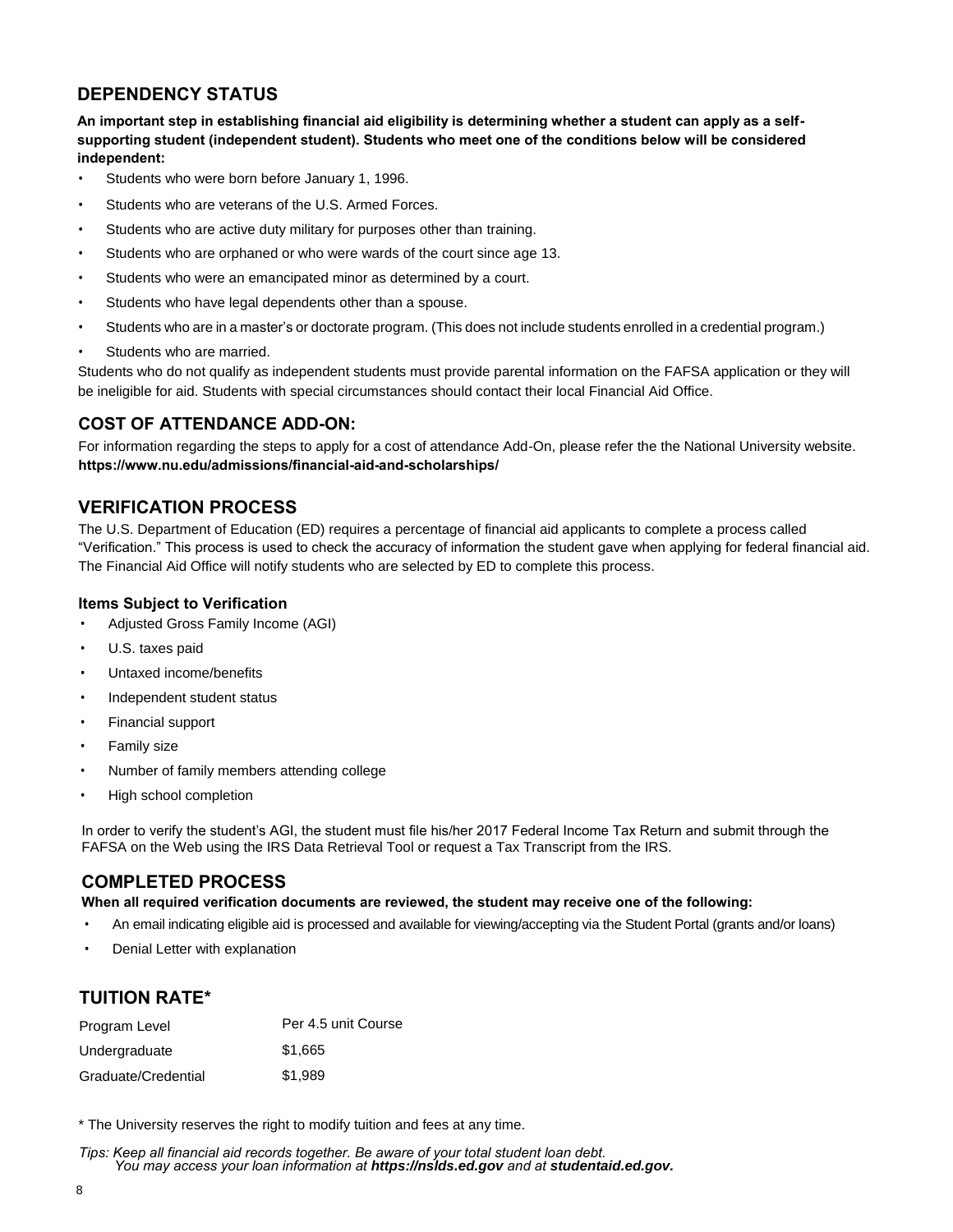## **STUDENT BUDGETS**

In determining the cost of attendance, National University uses the budget established by the California Student Aid Commission. This budget is used to determine financial need for all students who apply for aid.

|                                      | <b>ALLOWANCES OFF CAMPUS</b> |                    | <b>ALLOWANCES LIVING WITH PARENTS</b> |                   |
|--------------------------------------|------------------------------|--------------------|---------------------------------------|-------------------|
|                                      | <b>Per Month</b>             | *Per Academic Year | Per Month *                           | Per Academic Year |
| Undergraduate Tuition                | \$1,665                      | \$13,320           | \$1,665                               | \$13,320          |
| Graduate/Credential Tuition          | \$1,989                      | \$15,912           | \$1,989                               | \$15,912          |
| Books & Supplies                     | \$219                        | \$1,752            | \$219                                 | \$1,752           |
| Food & Housing                       | \$1,676                      | \$13,408           | \$754                                 | \$6,032           |
| Transportation                       | \$142                        | \$1.136            | \$126                                 | \$1,008           |
| Personal/Miscellaneous               | \$444                        | \$3,552            | \$396                                 | \$3,168           |
| Undergraduate Total COA              | \$4,146                      | \$33,168           | \$3,160                               | \$25,280          |
| <b>Graduate/Credential Total COA</b> | \$4,470                      | \$35,760           | \$3,484                               | \$27,872          |

*\*Academic year (8 months or 36 quarter units/32 weeks of instruction).*

*Note: Approved study abroad students must contact the Financial Aid Office to determine the cost of attendance (budget).* 

## **COURSE SCHEDULING**

Contact your advisor to review your course schedule. All funding is based on the allocated published length in units and weeks of each program.

**Reminder: Changing your schedule may affect your financial aid disbursements.** 

## **ENROLLMENT STATUS**

Students enrolled at the University may attend courses any month of the year, creating a different academic year for each student. To evaluate a student's enrollment status at the University, each student's individual enrollment period will be reviewed and their status determined using the following charts.

|  |  |  | Undergraduate & Credential Students — Unit Requirements |
|--|--|--|---------------------------------------------------------|
|--|--|--|---------------------------------------------------------|

| Number of Months | <b>Half</b> | <b>Three-Quarter</b> | Full |
|------------------|-------------|----------------------|------|
|                  |             |                      |      |
| 2                | 6.0         | 9.0                  |      |
| 3                | 6.0         | 9.0                  | 12.0 |
| 4                | 9.0         | 13.5                 | 18.0 |
| 5                | 9.0         | 13.5                 | 18.0 |
| 6                | 9.0         | 13.5                 | 18.0 |

#### **Graduate Students — Unit Requirements**

| <b>Number of Months</b> | Half | <b>Three-Quarter</b> | Full |
|-------------------------|------|----------------------|------|
|                         | 4.5  |                      |      |
| 2                       | 4.5  | 6.5                  | 9.0  |
| 3                       | 4.5  | 6.5                  | 9.0  |
| 4                       | 7.0  | 10.0                 | 13.5 |
| 5                       | 7.0  | 10.0                 | 13.5 |
| 6                       | 7.0  | 10.0                 | 13.5 |

#### **Note:**

*A course will be included in the enrollment period if the start and end date of the course occurs during the measured enrollment period. The student cannot be considered withdrawn in the* 2 4.5 6.5 9.0 *period that is being evaluated.*

A student's enrollment status will be determined based upon their course schedule, with measures based upon the above charts. This enrollment period will be determined according to the number of months the student is attending, providing the student is not considered withdrawn.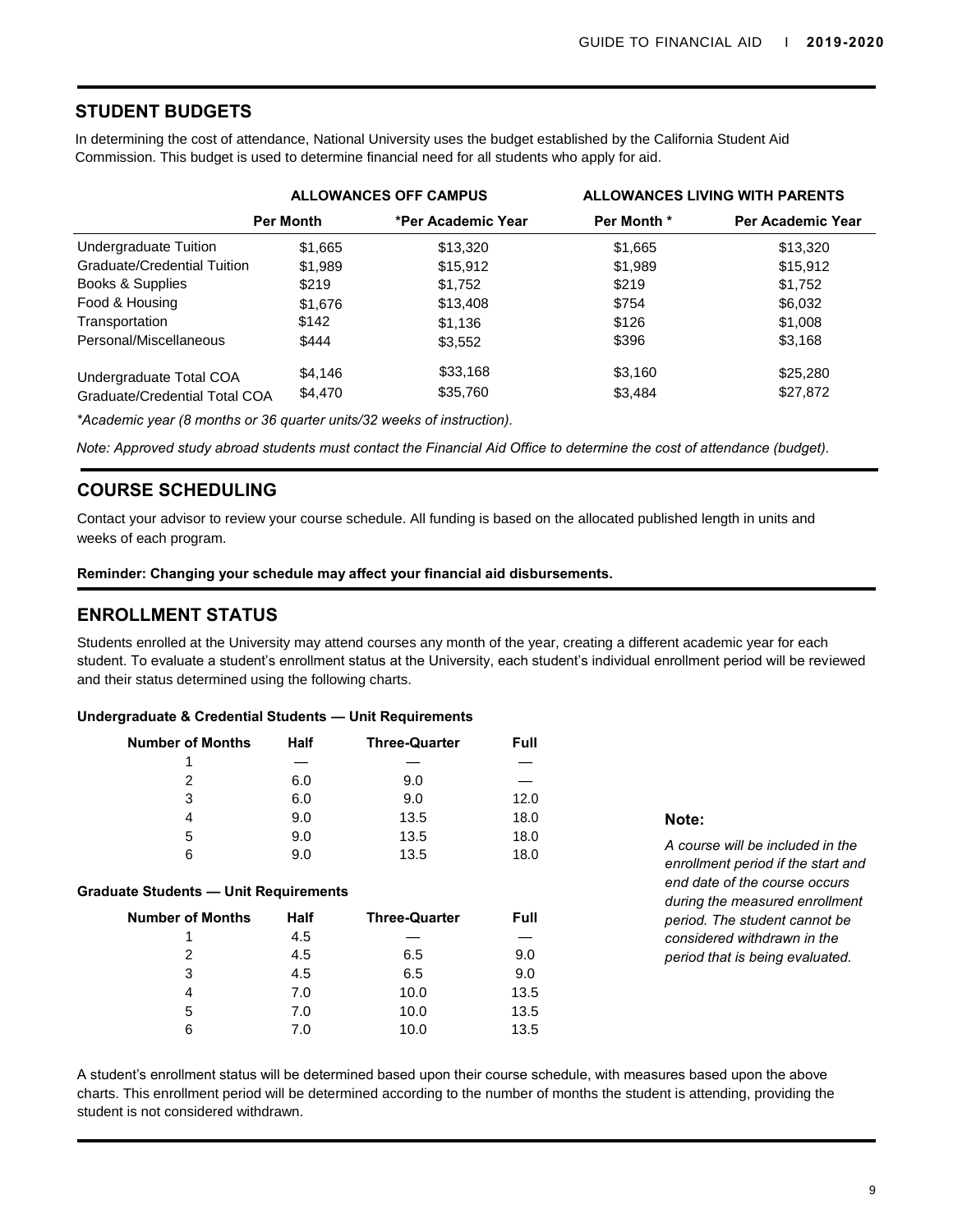## **SATISFACTORY ACADEMIC PROGRESS (SAP)**

The Higher Education Act of 1965, as amended, requires National University to develop and enforce standards of satisfactory academic progress (SAP) prior to awarding any federal financial aid funds to students. Standards of satisfactory academic progress were established to encourage students to successfully complete courses for which federal financial aid is received, and to progress satisfactorily toward degree completion. Successful completion of a course for undergraduates is defined as receiving one of the following grades: A, A-, B+, B, B-, C+, C, C-, D+, D or S. Successful completion of a course for graduate students is defined as receiving one of the following grades: A, A-, B+, B, B- or C, S.

The standards apply to state and federal financial aid programs, including Federal Pell Grant, Federal Supplemental Educational Opportunity Grant (SEOG), Federal Work Study, Federal Perkins Loan, Federal Direct Stafford Loan, Federal Direct Parent Loan for Undergraduate Students (PLUS), Graduate PLUS Loans, and Federal TEACH Grant.

These financial aid standards of academic progress are separate from, and in addition to, academic standards required by the University for continued enrollment. The criteria used to determine academic progress are cumulative grade point average, cumulative completion rate (or pace), and maximum time frame to complete the degree.

SAP is evaluated annually, at the completion of an academic year. All periods of enrollment are reviewed, including periods during which no financial aid was received. The student will be notified if they are not meeting SAP. Students have the right to appeal and will be provided the necessary steps that must be followed.

#### **Qualitative Requirement (GPA)**

The qualitative aspect of academic progress is the student's overall grade point average. Students must maintain a cumulative GPA of 2.0 for undergraduate students and a cumulative GPA of 3.0 for graduate students. All coursework attempted at National University must meet the graduation requirements and the qualitative component.

*Note: Students who fall below these requirements will be placed on academic probation by the Registrar's Office. Students may continue to receive financial aid during this probationary period, assuming all other satisfactory requirements are met. Students academically suspended from attendance will not receive financial aid for the period of time they are withdrawn.* 

#### **Quantitative Requirements (Pace)**

Students must successfully complete a minimum of 67% (two-thirds) of cumulative units attempted (attempted units are units for which a tuition charge was incurred). This is measured annually and on a cumulative basis. Transfer hours accepted by the University toward the student's degree requirements are included as credits attempted/earned but not in the GPA according to NU Academic Standards Policy.

#### **Maximum Time Frame for Completion of Educational Objective**

Students must complete their degree program within 150% of the published length of their degree program. The following standards of attempted units are applied to determine when a student has exceeded the maximum time frame for completion of their degree program.

#### **Incomplete Courses**

Incomplete grades are calculated as an ʻF' until the incomplete grade is changed to a complete grade.

Multiple Retakes – Repeated courses affect academic progress as follows:

Cumulative Grade Point Average – Only the most recent grade counts in the student's cumulative GPA. Cumulative Completion Rate and Maximum Time Frame – When a course is repeated, each course attempt will be counted as attempted hours.

#### **Transfer Hours**

Transfer hours that are accepted toward the student's academic program count in the overall maximum time frame calculation and in the cumulative completion (pace) calculation. Transfer hours have no effect upon the cumulative grade point average.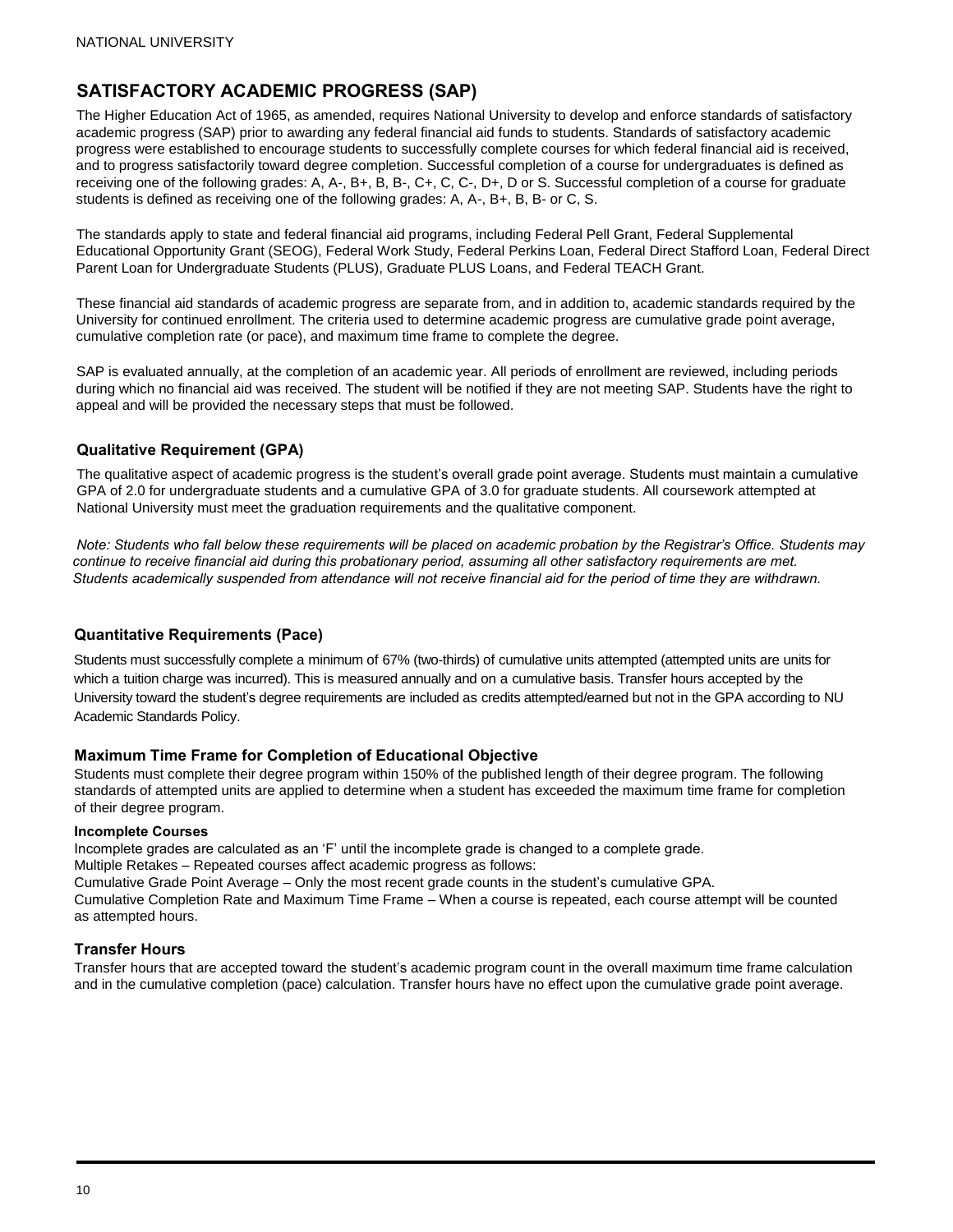#### **SAP AT-A-GLANCE CHART** (Unit Completion Requirements (SAP))

| <b>Graduate/Undergraduate calculation:</b> |                    |                                         |
|--------------------------------------------|--------------------|-----------------------------------------|
|                                            | <b>Total Units</b> | <b>Minimum Units Earned to Meet SAP</b> |
| Year 1                                     | 36                 | 24                                      |
| Year 2                                     | 72                 | 48                                      |
| Year 3                                     | 108                | 72                                      |
| Year 4                                     | 144                | 96                                      |
| Year 5                                     | 180                | 120                                     |

*Note: The above is calculated at 67%. Students who do not meet the unit requirements as stated above will be ineligible to receive federal student aid.* 

## **SAP APPEALS AND STANDARDS OF SAP COMMITTEE DECISION**

Appeal is a process by which a student who is not meeting the institution's satisfactory academic progress (SAP) standards petitions the institution for reconsideration of the student's eligibility for Title IV, HEA program assistance. Students on financial aid suspension may appeal the loss of aid if extenuating circumstances prevented the students from making satisfactory progress. Circumstances which are considered extenuating are those which are unusual and/or unforeseen at the beginning of the enrollment period, such as: injury or illness of the student, death of a close relative, or other situations which were unexpected and beyond the student's control. Allowances may also be made for students who have a documented disability or other adjustment difficulties. The appeal must include what has changed that will allow the student to make SAP at the next evaluation. Appeals must be made in writing to the Financial Aid Office. Students are notified in writing of the results of their appeal. The possible appeal results are listed below.

#### **Approved Appeals – Probationary Status**

Students who appeal may be granted a probationary period to include an academic plan. At the end of a probationary period, students must be meeting the satisfactory academic progress requirements or must be successfully meeting requirements of an academic plan in order to continue to receive financial assistance.

#### **Denied Appeals – Reinstatement of Eligibility**

Students who choose to attend National University while on suspension, at their own expense, will not be automatically eligible for financial aid upon seeking reinstatement. Students must be meeting the academic progress standards in order to regain eligibility for subsequent enrollment periods. A minimum of six units earned at National University must be completed in order to be considered for reinstatement.

## **LEAVE OF ABSENCE POLICY (LOA)**

The National University LOA policy is mandated by federal regulation for federal student aid recipients. This impacts students who receive Title IV federal financial aid (Federal Grants and Loans) or who want to have a federal student loan deferred for payment while in school. A student on an approved LOA will be considered enrolled at National University and would be eligible for an in-school deferment for their student loans. Students will not receive disbursements of federal financial aid during an approved LOA. It is important to note that federal financial aid and in-school deferment may be negatively impacted if a student fails to apply for the LOA within the guidelines stipulated or if the application is denied. A student who fails to return from an approved LOA may be subject to impacts on both student loan repayment terms, as well as the grace period of any aid. If a student does not return from an approved LOA the student will be treated as a withdrawn student effective the first day of the leave and a return calculation of federal student aid will be performed.

**All LOA approvals must be submitted via e-form on the student portal to the Registrar's Office, prior to the last date of attendance. There are additional rules and requirements for a LOA – please refer to the LOA policy in the NU Catalog.**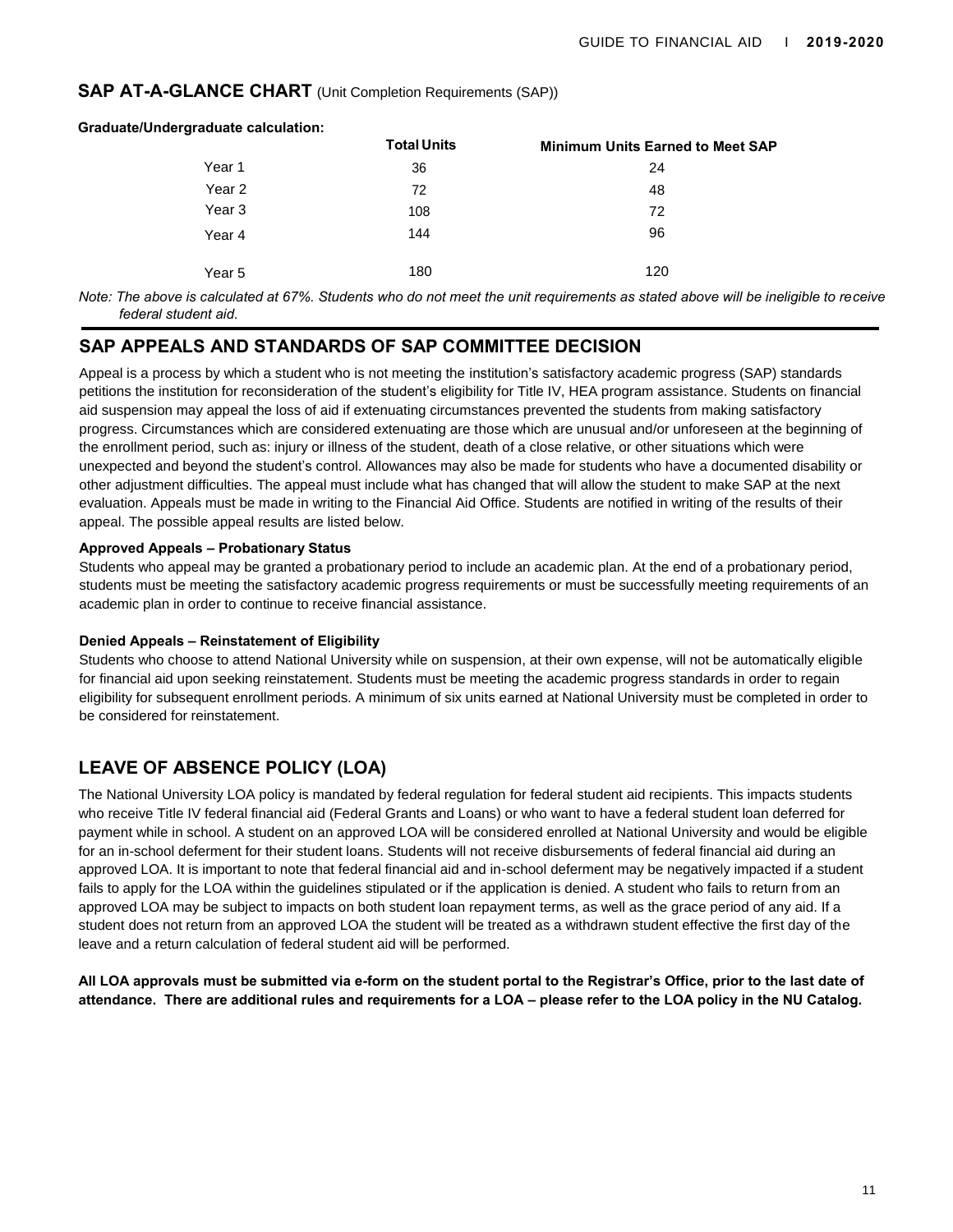**Students who officially withdraw from the University, or for whom a break in attendance of 45 consecutive days occurs in their course schedule during the academic year, will be considered withdrawn and the following will occur:**

#### **Recipients of Federal Grants, Campus-Based, and/or State Aid:**

All future aid will be canceled. Students who resume their coursework during the school year will be reprocessed for eligible aid.

*\* National University's winter break between December and January is excluded when determining withdrawn status.*

#### **Student Loan Recipients**

#### **Loan Disbursements**

The University will return student loan funds to the lender if the funds arrive after or during a break in which the student is considered withdrawn. The University will also cancel any future scheduled disbursements.

#### **Request for Refund**

The University will return funds held on account (credit balance) to the lender in accordance with Federal Regulation if a student:

- Is considered withdrawn

- Has not completed the number of units/weeks as certified in the original payment period

#### **Repayment**

The University will report the student's last date of attendance if the student is considered withdrawn. This notification will initiate student loan repayment. The grace period or the actual payments will begin on any outstanding student loan(s) from the student's last date of attendance.

#### **Federal Refund Policy**

If a student is considered withdrawn from the University, federal regulations require a calculation be performed according to a specific formula that identifies the total scheduled financial assistance the student earned and is therefore entitled to receive. If a student is considered withdrawn from the University before completing 60 percent of a payment period, the student may have to repay unearned federal monies that were already disbursed at the beginning of the payment period. For additional information regarding this policy, please refer to the University catalog.

#### **Deferments**

The University will process a deferment for a period of one term (a six-month period); however, the deferment period ends if/ while the student is withdrawn. Also, if a student changes their schedule and is considered withdrawn after a deferment is processed, the lender will be notified and repayment on the loan will be initiated.

#### **Accelerated Studies**

Students may apply for financial aid to cover educational expenses for an academic year. Students who enroll in accelerated studies will be required to pay for those units (any units above 4.5) at their own expense.

#### **Funding Requirements**

Students receiving financial aid at the University will be awarded based on an academic year of 32 weeks of in-class instruction and a minimum of 36 units. Students receiving campus-based aid, state aid, and institutional aid will receive funds for up to 12 months when aid is available. Student loan recipients (WDF, PLUS, and Grad PLUS) may qualify for an additional loan upon successful completion of all courses in the prior loan period. All grades must be posted from the student's prior academic year and any accelerated coursework taken will not be counted towards the completion of the student's academic year. In addition, 32 weeks of in-class instruction (eight months) must be completed.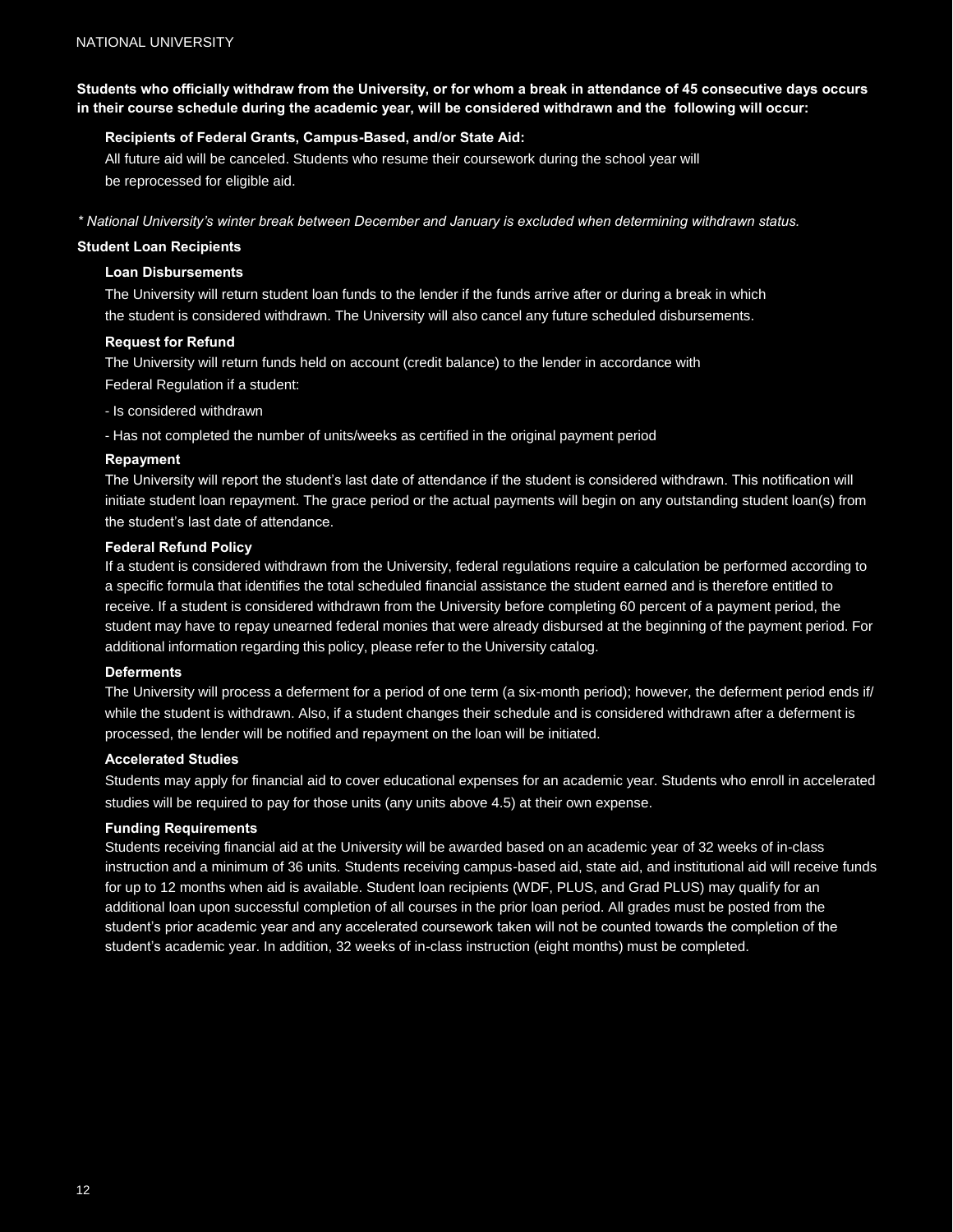## **KEY**

#### **FAFSA: Free Application for federal student aid**

#### **GPA: Grade Point Average**

*Note: Award ranges and aid types are tentative. All aid requires the completion of the FAFSA application for consideration.* 

## **Federal Pell Grant**

This grant program helps students with tuition cost. This program assists students who are working toward a first bachelor's degree.

- Award range: \$657 to \$6,195
- Application deadline: June 30, 2020
- Date funding begins: July 2019

## **Federal Supplemental Educational Opportunity Grant (FSEOG)**

This grant program assists with tuition cost. Like a Pell Grant, a student must be enrolled in a first bachelor's degree. Awards are made on a limited basis to students with exceptional financial need.

- Award range: \$100 to \$1,200
- Application deadline: Priority filing date is March 2, 2019
- Date funding begins: July 2019

## **Federal Work Study (FWS)**

This program provides funds for part-time employment to help finance the costs of postsecondary education. Employment is available for graduate and undergraduate students with financial need. FWS provides financial aid on a monthly basis as earnings. Opportunities to participate in the FWS program exist in various schools and departments at locations across National University. For more information and for available positions, visit the NU website at

**[https://www.nu.edu/Admissions/Financial-Aid-and-Scholarships/federal-work-study-program/](http://www.nu.edu/Admissions/Financial-Aid-and-Scholarships/federal-work-study-program/)**

## **Cal Grant A**

Cal Grant A is a state-funded grant program to help students with tuition cost. Grant recipients are selected on the basis of financial need and grade point average. Students must be California residents working toward a first bachelor's degree. Recipients of this award will be notified by the California Student Aid Commission beginning in June 2019.

- Award range: \$100 to \$12,112
- Applications: FAFSA, GPA verification Application deadline: March 2, 2019
- Date funding begins: October 2019

## **Cal Grant B**

Cal Grant B is a state-funded grant program to help students with tuition cost. This program is intended to assist students with high potential from disadvantaged, low-income families. Students must be California residents who have completed less than one semester of undergraduate studies. Recipients of this award will be notified by the California Student Aid Commission beginning in June 2019.

- Award range: \$100 to \$12,112
- Access: \$100 to \$2,228
- Applications: FAFSA, GPA verification Application deadline: March 2, 2019
- Date funding begins: October 2019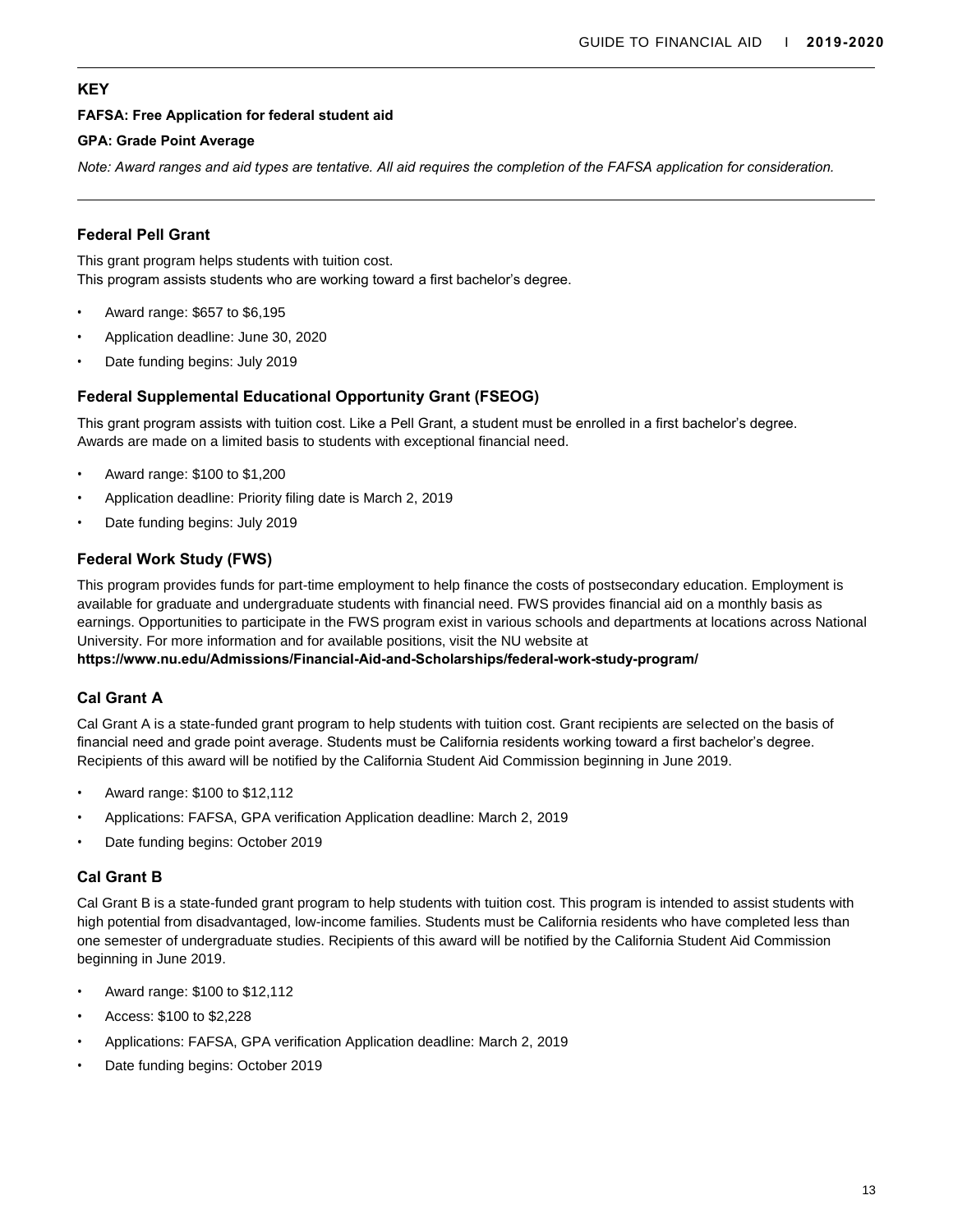## **TEACH Grant**

The Teacher Education Assistance for College and Higher Education Grant Program (TEACH) provides grants of up to \$4,000 per year (based on sequestration laws) to students who intend to teach in a public or private elementary or secondary school that serves students from low-income families. This program is currently available to undergraduates in a degree that leads to teaching and graduate students pursuing a master's in an educational program. Students must maintain a 3.25 GPA. **[http://studentaid.ed.gov/PORTALSWebApp/students/english](http://studentaid.ed.gov/PORTALSWebApp/students/english/TEACH.jsp)/TEACH.jsp** 

- Award range: \$234 to \$3,752 (disbursed prior to 10/1/19) \$235 to \$3,764 (disbursed on or after 10/1/19)
- Application deadline: June 30, 2020
- Date funding begins: July 2019

#### **Federal Subsidized WDF Student Loan**

This loan program assists undergraduate students with educational expenses. The interest rate is fixed at 4.53% for loans issued after July 1, 2019. (Graduate students are ineligible for subsidized funding.) WDF recipients are not required to make payments or pay the interest during full-time attendance; however, interest will begin to accrue on the first day after the last day of the six month grace period.

#### **Loan Amount: For each academic year, a dependent student may borrow:**

- Up to \$3,500 as a first-year undergraduate
- Up to \$4,500 as a second-year undergraduate
- Up to \$5,500 as a third-, fourth-, or fifth-year undergraduate
- Date funding begins is based on each student's individual program of study.

#### **Federal Unsubsidized WDF Loan**

This program is available to students who may not qualify for a subsidized WDF Loan or for students who may qualify for only a partial subsidized WDF loan. The interest rate is fixed at 4.53% for undergraduates and 6.08% for graduates for loans issued after July 1, 2019. The terms and conditions are the same as the subsidized WDF Loan, except that the borrower is responsible for the interest that accrues while the student is in school and during the six month grace period.

#### **Loan Amount: For each academic year, an independent student may borrow:**

- Up to \$9,500 as a first-year undergraduate (at least \$6,000 of this amount must be in unsubsidized WDF)
- Up to \$10,500 as a second-year undergraduate (at least \$6,000 of this amount must be in unsubsidized WDF)
- Up to \$12,500 as a third-, fourth-, or fifth-year undergraduate (at least \$7,000 of this amount must be in unsubsidized WDF)
- Up to \$12,500 as a fifth-year undergraduate credential student (at least \$7,000 of this amount must be in unsubsidized WDF)
- Up to \$20,500 as a graduate student
- Up to \$33,000 as a graduate student in certain health professions

Loan Amount: Students may receive both subsidized and unsubsidized WDF Loans totaling up to the applicable WDF limit (based on grade level).

Date funding begins is based on each student's individual program of study and schedule.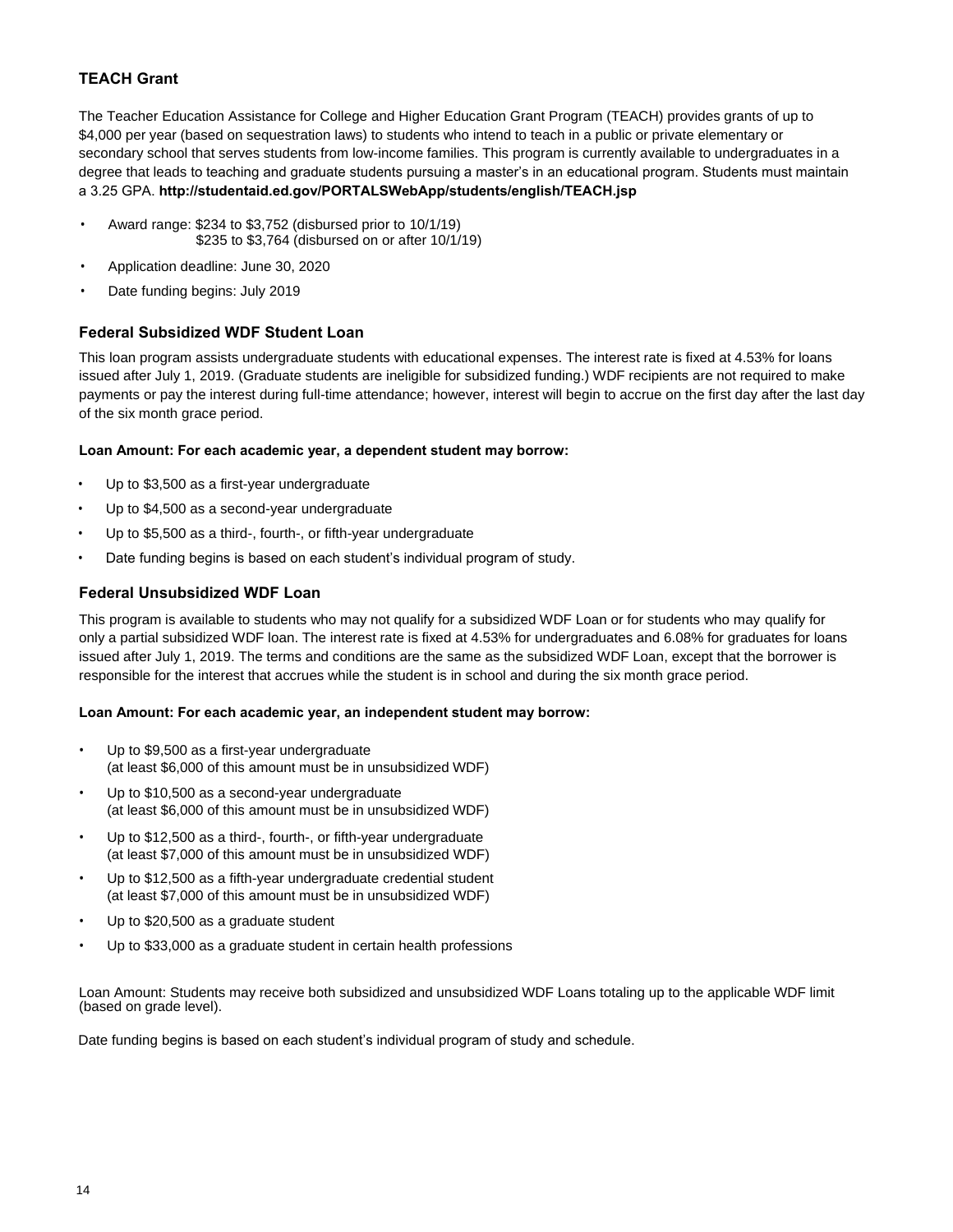#### **Aggregate Stafford Loan Limits**

| Dependent Undergraduate Independent    | \$31,000 (\$23,000 maximum subsidized)  |
|----------------------------------------|-----------------------------------------|
| Undergraduate                          | \$57,500 (\$23,000 maximum subsidized)  |
| Graduate                               | \$138,500 (\$65,500 maximum subsidized) |
| Graduate in Certain Health Professions | \$224,000 (\$65,500 maximum subsidized) |

*Note: The graduate debt limit includes any Stafford Loans as an undergraduate. View your borrowed loan amounts at* **https://nslds.ed.gov/nslds/nslds\_SA/** 

*Please borrow responsibly. After the disbursement of loans, the student will need to issue a statement in writing if they wish to cancel or reduce their loans.* 

#### **Fees:**

- Loan Origination Fee: For first disbursements before October 1, 2019, a loan origination fee of up to 1.062% of the loan principal is also deducted proportionately from each loan disbursement.
- For first disbursements on or after October 1, 2019, a loan origination fee of up to 1.059% of the loan principal is also deducted proportionately from each loan disbursement.
- Insurance Premium: An insurance premium of one percent of the loan principal, called the Federal Default Fee, may also be deducted proportionately from each loan disbursement.

#### **Please Note:**

**Credential Program —** Students must complete the program residency requirement at NU. These programs must consist of a minimum of 36 quarter units in length and 32 weeks of instruction to be eligible for federal student aid (except for recipients of National University Scholarships), and students may only apply for financial aid as a fifth-year undergraduate.

**Certificate Program —** these programs must consist of a minimum of 36 quarter units in length and 32 weeks of instruction to be eligible for federal student aid.

#### **Federal PLUS Loans for Parents**

This is a credit-based loan program to assist parents of undergraduate dependent students with educational costs. The interest rate is 7.08% for all PLUS loans on or after July 1, 2019. Repayment begins once the loan is fully disbursed. A deferment can be requested by contacting your servicer.

- Loan amount: For each academic year, a parent may borrow up to the student's cost of attendance minus other aid, per undergraduate dependent student.
- Fees: Origination fee of 4.248% prior to October 1, 2019 and 4.236% after October 1, 2019, and federal default fees.
- Applications: Parent PLUS Loan Request
- Date funding begins is based on each student's individual program.

#### **Graduate PLUS Loan**

The Graduate PLUS Loan is a government-insured education loan designed for graduate and professional students. PLUS loans are credit based and eligibility is not based on income. Eligibility is determined once students are awarded the maximum unsubsidized loans (\$20,500). Students are able to defer the loan while they are enrolled at least half-time. The interest rate is 7.08% for loans issued after July 1, 2019. Repayment may begin after loan is fully disbursed.

- Loan Amount: For each academic year, a graduate student may borrow up to the cost of attendance minus other aid.
- Fees: Origination fee of 4.248% prior to October 1, 2019 and 4.236% after October 1, 2019, and federal default fees.
- Date funding begins is based on each student's individual program.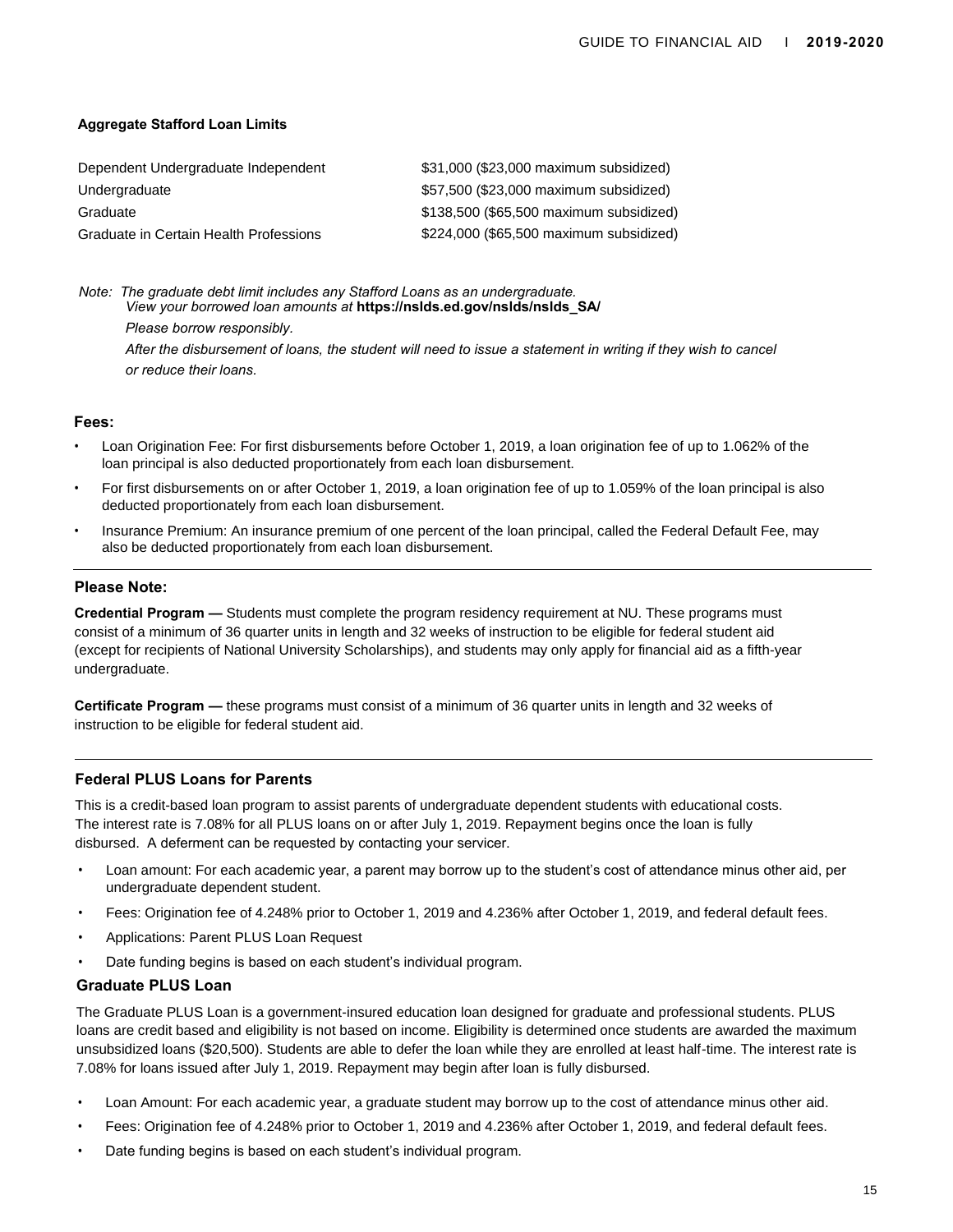## **National University Scholarship Programs**

- Presidential: \$2,500
- Military: \$2,500
- Collegiate: \$2,000
- Transfer to Success \$5,000
- Veterans' Victory: \$5,000
- NU Scholar: Full-tuition and \$200 per course book stipend
- Honors Fellows for Social Change: Full-tuition for up to two years.

Application: Scholarship Application

Application deadline: Open, but subject to available funds

Date funding begins: Based upon receipt of the signed scholarship acceptance letter by the Scholarship Department. **[https://www.nu.edu/admissions/financial-aid-and-scholarships/](http://www.nu.edu/admissions/financial-aid-and-scholarships/)** 

#### Email: scholarships@nu.edu

*Note: National University scholarships are considered last dollar scholarships. Last dollar scholarships are awarded to a student whose official Expected Family Contribution (EFC) and financial aid package totals are less than the cost of attendance(COA); resulting in unmet financial need. These funds are designed to supplement the student unmet need but are not a replacement of Federal and State grant aid and tuition assistance.* 

*Awards are credited directly to the student account.* 

#### **Private Loans**

Private Loans are available through various lenders. They are credit-based and have a quarterly variable interest rate. Private loans will be certified up to the cost of a[ttendance after all other fun](http://studentloans.gov-/)ding has been awarded.

## **ADDITIONAL RESOURCES**

**The Cal[ifornia Student Aid Commission: \(888\) 224-7268](http://www.csac.ca.gov/webgrants-4-students)** 

**The Federal Student Aid Information Center: (800) 4 FED-AID or (800) 433-3243** 

**Free Application for federal student aid (FAFSA): http://studentloans.gov- School Code is 011460** 

**Direct L[oan MPNs/Entrance & Ex](http://studentloans.gov/)it Counseling http://studentloans.gov**

**WebGrants for Students (Cal Grant Info) https://www.csac.ca.gov/webgrants-4-students** 

#### **National Student Loan Data System (NSLDS)**

**https://nslds.ed.gov/nslds/nslds\_SA/**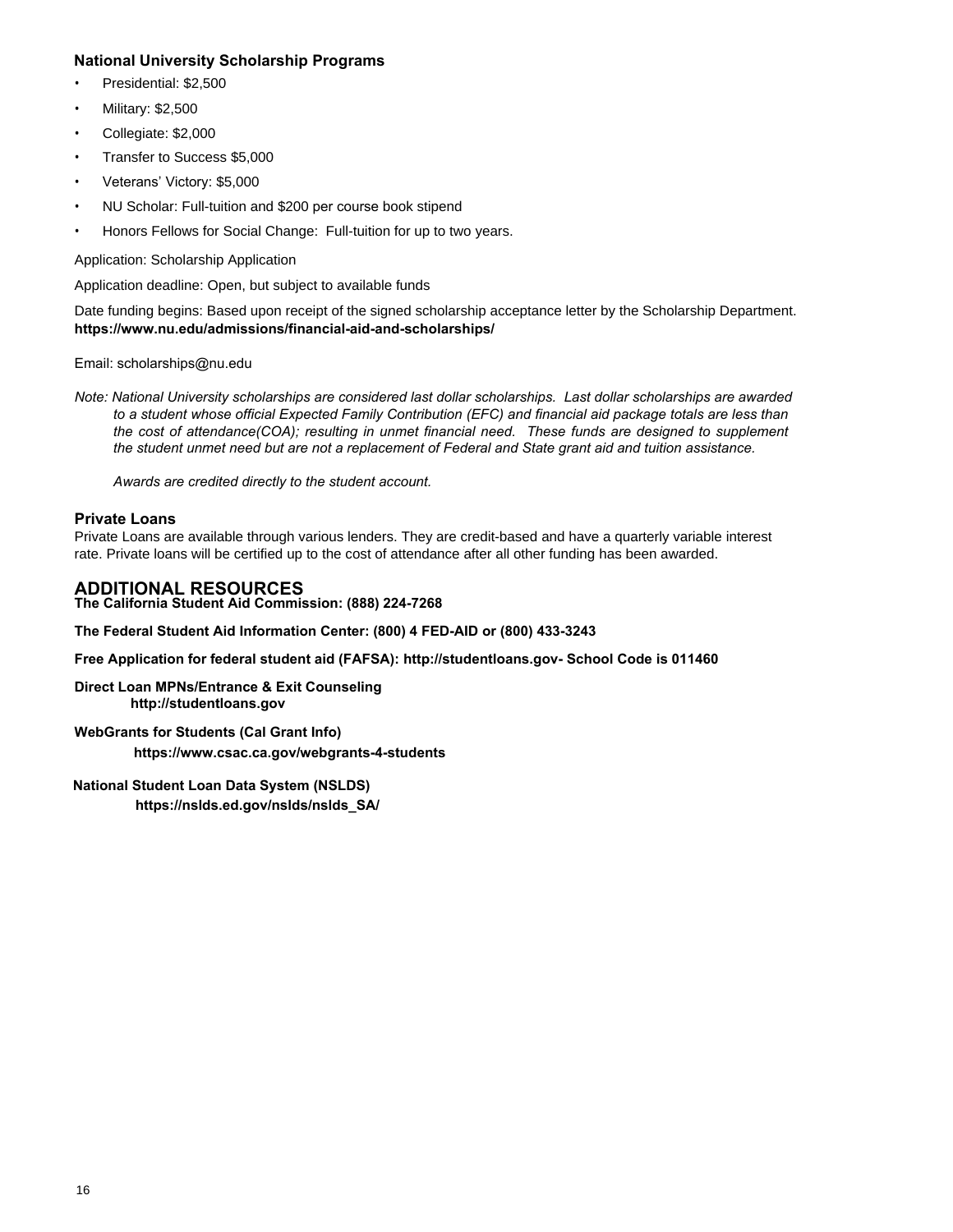# **FINANCIAL AID OFFICE**

9980 Carroll Canyon Rd. San Diego, CA 92131-1136 (858) 642-8500

**[www.nu.edu](http://www.nu.edu/)**